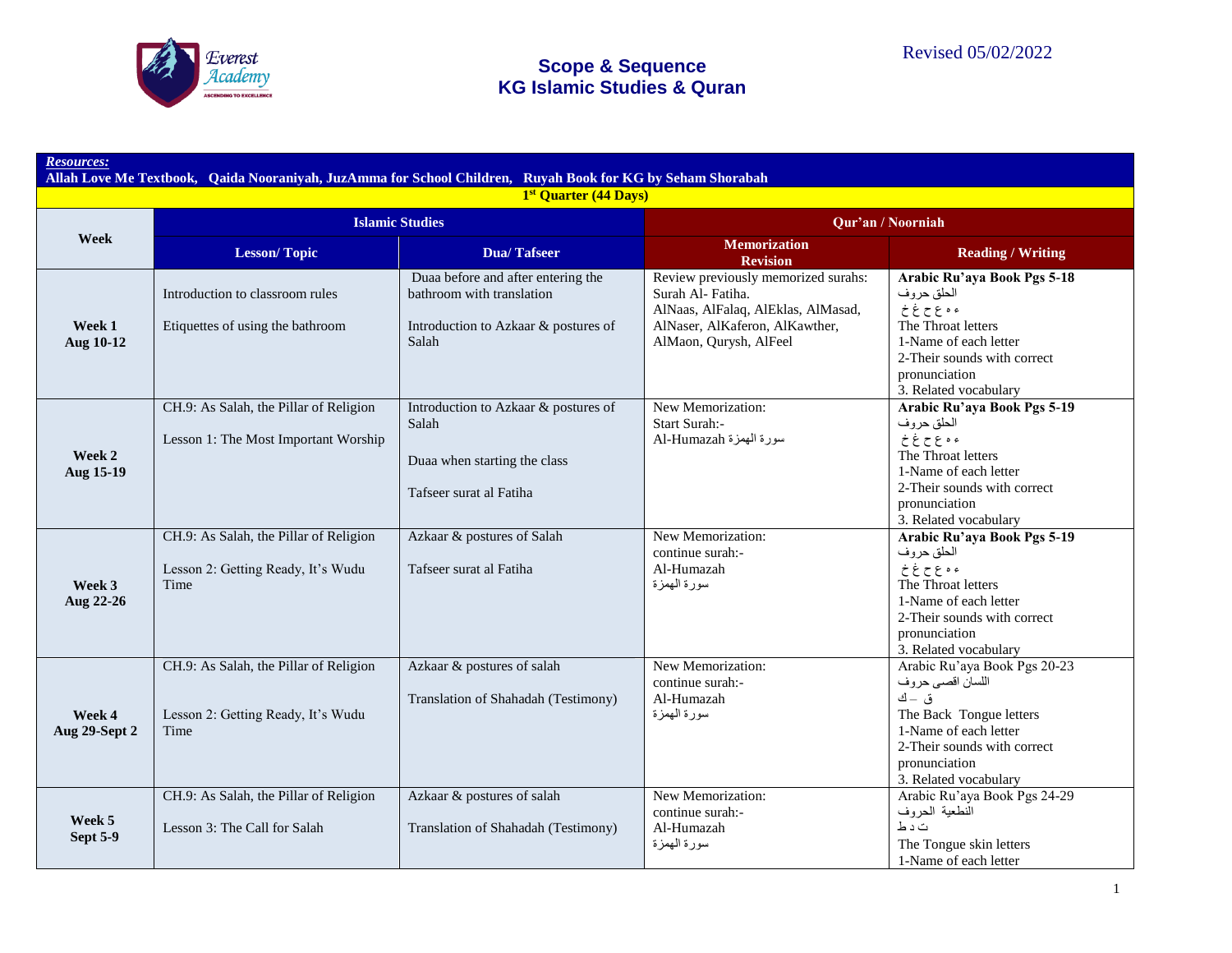

# **Scope & Sequence**

| Allah Love Me Textbook, Qaida Nooraniyah, JuzAmma for School Children, Ruyah Book for KG by Seham Shorabah |                                                                          |                                                                                  |                                                                                                                                    |                                                                                                                                                                          |  |  |
|------------------------------------------------------------------------------------------------------------|--------------------------------------------------------------------------|----------------------------------------------------------------------------------|------------------------------------------------------------------------------------------------------------------------------------|--------------------------------------------------------------------------------------------------------------------------------------------------------------------------|--|--|
| 1 <sup>st</sup> Quarter (44 Days)                                                                          |                                                                          |                                                                                  |                                                                                                                                    |                                                                                                                                                                          |  |  |
| Week                                                                                                       |                                                                          | <b>Islamic Studies</b>                                                           | Qur'an / Noorniah                                                                                                                  |                                                                                                                                                                          |  |  |
|                                                                                                            | <b>Lesson/Topic</b>                                                      | <b>Dua/Tafseer</b>                                                               | <b>Memorization</b><br><b>Revision</b>                                                                                             | <b>Reading / Writing</b>                                                                                                                                                 |  |  |
|                                                                                                            |                                                                          |                                                                                  |                                                                                                                                    | 2-Their sounds with correct<br>pronunciation, vocabulary                                                                                                                 |  |  |
| Week 6<br><b>Sept 12-16</b>                                                                                | CH.9: As Salah, the Pillar of Religion<br>Lesson 3: The Call for Salah   | Tafseer Surah al Naas                                                            | New Memorization:<br>continue surah:-<br>Al-Humazah<br>سورة المهمزة                                                                | Arabic Ru'aya Book Pgs 24-29<br>النطعية الحروف<br>ت د ط<br>The Tongue skin letters<br>1-Name of each letter<br>2-Their sounds with correct<br>pronunciation, vocabulary  |  |  |
| Week 7<br><b>Sept 19-23</b>                                                                                | CH.9: As Salah, the Pillar of Religion<br>Lesson 4: It is Salah Time     | Tashahud and al-salawat al-Ibrahimiah<br>memorization<br>Tafseer Surah al Naas   | New Memorization:<br>continue surah:-<br>Al-Humazah<br>سورة الممزة                                                                 | Arabic Ru'aya Book Pgs 35 - 40<br>الصفير حروف<br>ص ـ س ـ ز<br>The whistling letters<br>1-Name of each letter<br>2-Their sounds with correct<br>pronunciation, vocabulary |  |  |
| Week 8<br><b>Sept 26-30</b>                                                                                | CH.9: As Salah, the Pillar of Religion<br>Lesson 4: It is Salah Time     | Tashahud and al- salawat al-Ibrahimiah<br>memorization<br>Tafseer Surah al Falaq | New Memorization:<br>continue surah: - Al-Humazah<br>سورة البهمزة                                                                  | Arabic Ru'aya Book Pgs 35 - 40<br>الصفير حروف<br>ص ـ س ـ ز<br>The whistling letters<br>1-Name of each letter<br>2-Their sounds with correct<br>pronunciation, vocabulary |  |  |
| Week 9<br>Oct 3-7                                                                                          | CH.9: As Salah, the Pillar of Religion<br>Lesson 5: The House of Worship | Duaa when entering and exiting the<br>masjid<br>Tafseer Surah al Falaq           | Review previously memorized Surah:<br>Surah – Al-Humaza<br>سورة المهمزة<br>New Memorization:<br>Surah: At-Takathur<br>سورة التكاثر | Arabic Ru'aya Book Pgs 44-51<br>الشفوية الحروف<br>ب ف م و<br>The Lips Letters<br>1-Name of each letter<br>2-Their sounds with correct<br>pronunciation, vocabulary       |  |  |
| Week 10<br><b>Oct 10-14</b>                                                                                | Review and assessment                                                    | Azkaar & Postures of Salah                                                       | Review and Assessment                                                                                                              | Review and Assessment Arabic Ru'aya<br><b>Book Pgs 41-43</b>                                                                                                             |  |  |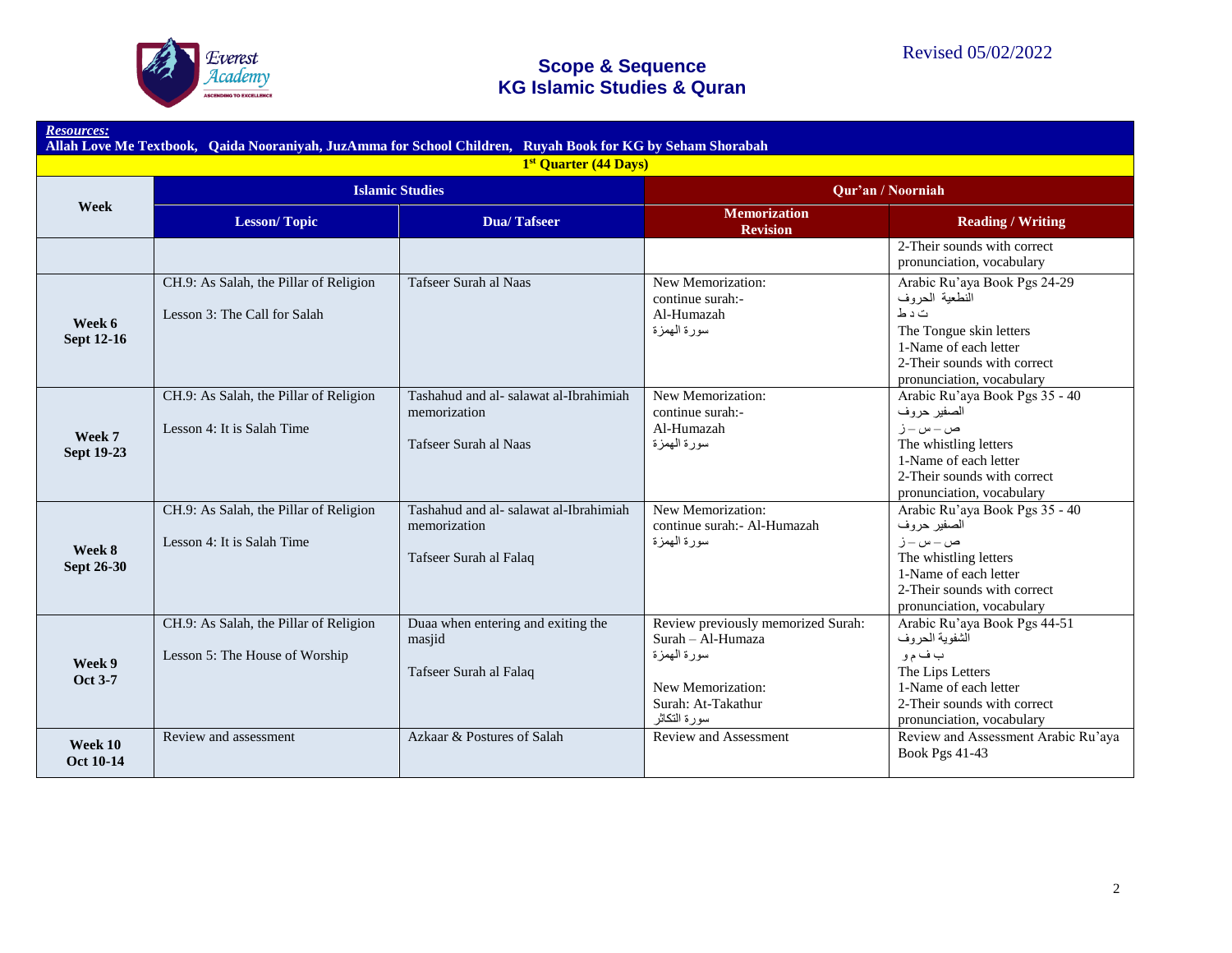

| <b>2nd Quarter (43 Days)</b> |                                                                                                                                           |                                                                                                        |                                                                                                                                                             |                                                                                                                                                                                                                                       |  |
|------------------------------|-------------------------------------------------------------------------------------------------------------------------------------------|--------------------------------------------------------------------------------------------------------|-------------------------------------------------------------------------------------------------------------------------------------------------------------|---------------------------------------------------------------------------------------------------------------------------------------------------------------------------------------------------------------------------------------|--|
| Week                         | <b>Islamic Studies</b>                                                                                                                    |                                                                                                        | Qur'an / Noorniah                                                                                                                                           |                                                                                                                                                                                                                                       |  |
|                              | <b>Reading / Writing</b>                                                                                                                  | <b>Dua/Tafseer</b>                                                                                     | Memorization / Revision                                                                                                                                     | <b>Reading / Writing</b>                                                                                                                                                                                                              |  |
| Week 1<br>Oct 18-21          | CH 1: I am a Muslim<br>Lessons $1.2.3$<br>$(A1-A13)$<br>Allah is my Rabb<br>Islam is my religion                                          | Duaa when entering and exiting the<br>masjid<br>Azkaar & postures of salah<br>Tafseer Surah al Ikhlass | Review previously memorized Surah:<br>Surah - Al-Humaza<br>سورة المهمزة<br>New Memorization:<br>Continue the Surah:<br>At-Takathur<br>سورة التكاثر          | Arabic Ru'aya Book Pgs 44-52<br>الشفوية الحروف<br>ب ف م و<br>The Lips Letters<br>1-Name of each letter<br>2-Their sounds with correct<br>pronunciation, vocabulary                                                                    |  |
| Week 2<br>Oct 24-28          | CH 1: I am a Muslim<br>Lessons $1,2,3$<br>What do Muslims believe in?<br>What do the good words (Islamic<br>phrases )mean?                | Duaa when entering and exiting the<br>masjid<br>Azkaar & postures of salah<br>Tafseer Surah al Ikhlass | Review previously memorized Surah:<br>Surah - Al-Humaza<br>سورة المهمزة<br>New Memorization:<br>Continue the Surah:<br>At-Takathur<br>سورة التكاثر          | Arabic Ru'aya Book Pgs 53-58<br>اللثوية الحروف<br>$\Delta=\dot{\mathcal{L}}-\dot{\mathcal{L}}$<br>The Tip Tongue with the front teeth<br>Letters<br>1-Name of each letter<br>2-Their sounds with correct<br>pronunciation, vocabulary |  |
| Week 3<br><b>Nov 1-4</b>     | CH 1: I am a Muslim<br>Lessons $5 (A19-25)$<br>The five pillars are my path                                                               | Duaa when entering and exiting the<br>masjid<br>Azkaar & postures of salah<br>Tafseer Surat al Masad   | Review previously memorized Surah:<br>Surah - Al-Humaza<br>سورة المهمزة<br>New Memorization:<br>Continue the Surah:<br>At-Takathur<br>سورة التكاثر          | Arabic Ru'aya Book Pgs 42 - 43<br>اللسان حافة حرف<br>ض<br>The both sides Tongue letters<br>1-Name of the letter<br>2-The sound with correct pronunciation,<br>vocabulary                                                              |  |
| Week 4<br><b>Nov 7-11</b>    | CH. 2: Allah SWT, My Creator<br>Lesson $1, 2$<br>Allah is my creator<br>$(B1-B13)$<br>Allah created the angels<br>Allah created the earth | Duaa when entering the house<br>Azkaar & postures of salah<br>Tafseer Surat al Masad                   | Review previously memorized Surah:<br>Surah - Al-Humaza<br>سورة المهمزة<br>New Memorization:<br>Continue the Surah:<br>At-Takathur<br>سورة التكاثر          | Arabic Ru'aya Book Pgs 59 - 64<br>طرف اللسان حروف<br>ر ل ن<br>The Tip Tongue with the top mouth<br>skin letters<br>1-Name of each letter<br>2-Their sounds with correct<br>pronunciation, vocabulary                                  |  |
| Week 5<br><b>Nov 14-18</b>   | CH. 2: Allah SWT, My Creator<br>Lesson 3,4<br>Allah is my creator<br>$(B13-B19)$<br>Allah Created my family                               | Duaa when entering the house<br>Azkaar & postures of salah<br>Tafseer Surat al Nasr                    | Review previously memorized Surahs:<br>سورة المهمزة Al-Humaza<br>سورة التكاثر At-Takathur<br>New Memorization:<br>Start Surah:- Al Aa'diat<br>سورة العاديات | Arabic Ru'aya Book Pgs 59 - 64<br>طرف اللسان حروف<br>ر ل ن<br>The Tip Tongue with the top mouth<br>skin letters<br>1-Name of each letter<br>2-Their sounds with correct<br>pronunciation, vocabulary                                  |  |
| Week 6                       | Etiquettes of waking up and sleeping                                                                                                      | Duaa when waking up                                                                                    | Review previously memorized Surahs:<br>سورة المهمزة Al-Humaza                                                                                               | Arabic Ru'aya Book Pgs 65 - 68<br>Huruf Al-Jouf                                                                                                                                                                                       |  |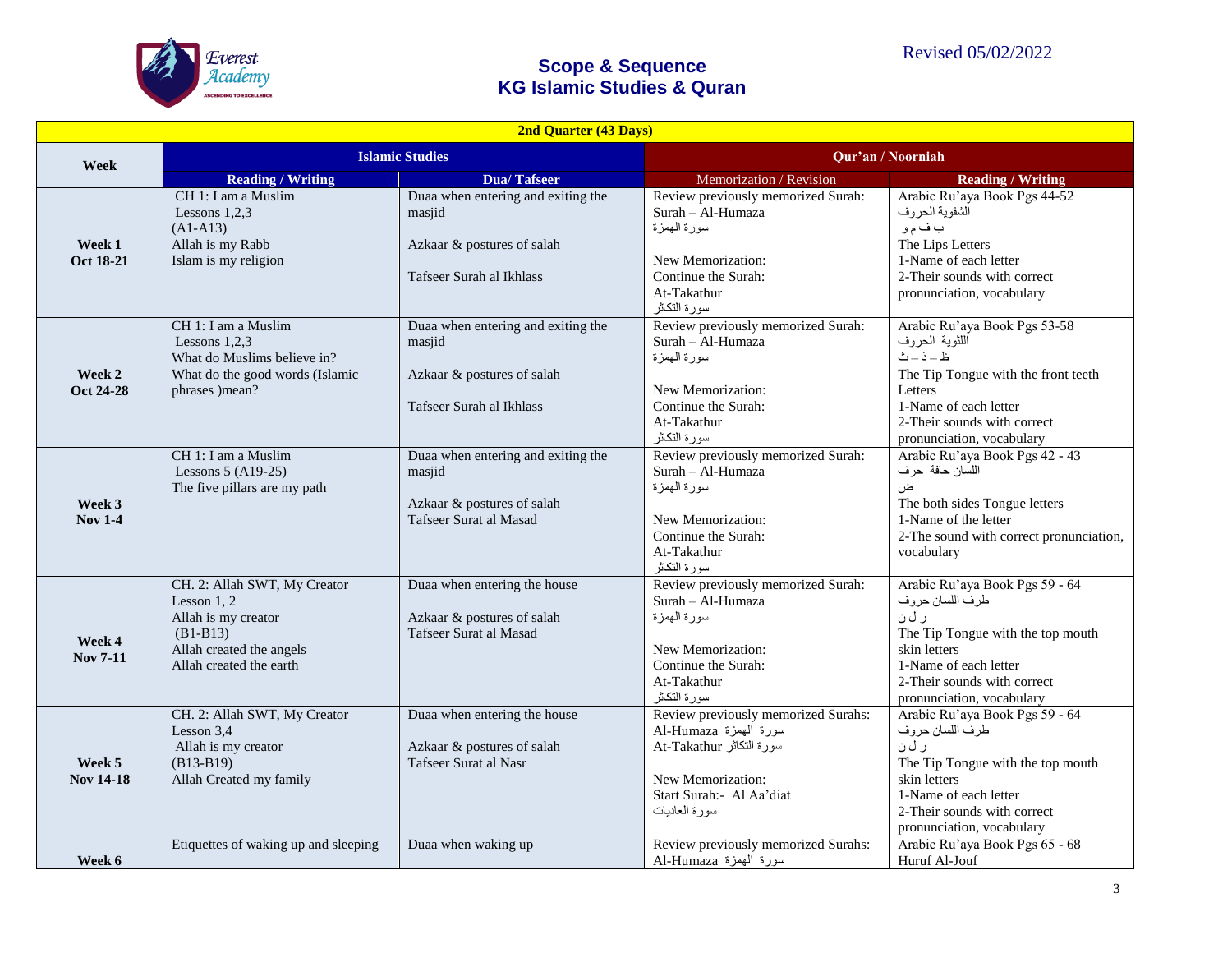

| <b>2nd Quarter (43 Days)</b> |                                                                                                               |                                                                               |                                                                                                                                                                  |                                                                                                                                            |
|------------------------------|---------------------------------------------------------------------------------------------------------------|-------------------------------------------------------------------------------|------------------------------------------------------------------------------------------------------------------------------------------------------------------|--------------------------------------------------------------------------------------------------------------------------------------------|
| Week                         | <b>Islamic Studies</b>                                                                                        |                                                                               | Qur'an / Noorniah                                                                                                                                                |                                                                                                                                            |
|                              | <b>Reading / Writing</b>                                                                                      | <b>Dua/Tafseer</b>                                                            | Memorization / Revision                                                                                                                                          | <b>Reading / Writing</b>                                                                                                                   |
| <b>Nov 28-Dec 2</b>          |                                                                                                               | Azkaar & postures of salah<br>Tafseer Surat al Nasr                           | سورة النكاثر At-Takathur<br>New Memorization:<br>Continue with Surah:- Al Aa'diat »<br>العادبات                                                                  | 1-Name of each letter<br>2-Their sounds with correct<br>pronunciation, vocabulary                                                          |
| Week 7<br>Dec 5-9            | CH.3: Al Islam, My Religion<br>Lesson $1,2$ :<br>The Religion of Mankind & the Books<br>of Allah<br>$(C1-C7)$ | Duaa when waking Up<br>Azkaar & postures of salah<br>Tafseer Surat al Nasr    | Review previously memorized Surahs:<br>سورة المهمزة Al-Humaza<br>سورة النكاثر At-Takathur<br>New Memorization:<br>Continue with Surah:- Al Aa'diat »<br>العاديات | Arabic Ru'aya Book Pgs 69 - 71<br>Al Huroof Almurkaba<br>1-Name of each letter<br>2-Their sounds with correct<br>pronunciation, vocabulary |
| Week 8<br>Dec 12-16          | CH.3: Al Islam, My Religion<br>Lesson $3,4$ :<br>Islam in my Daily Life<br>Islam Around the World             | Duaa when sleeping<br>Azkaar & postures of salah<br>Tafseer Surat al Kafiroon | Review previously memorized Surahs:<br>سورة المهمزة Al-Humaza<br>سورة النكاثر At-Takathur<br>New Memorization:<br>Continue with Surah:- Al Aa'diat<br>العادبات   | Arabic Ru'aya Book Pgs 69 - 71<br>Al Huroof Almurkaba<br>1-Name of each letter<br>2-Their sounds with correct<br>pronunciation, vocabulary |

| 3 <sup>rd</sup> Quarter (46 Days) |                                                                          |                                                                                          |                                                                                                                                                                                |                                                                                              |  |
|-----------------------------------|--------------------------------------------------------------------------|------------------------------------------------------------------------------------------|--------------------------------------------------------------------------------------------------------------------------------------------------------------------------------|----------------------------------------------------------------------------------------------|--|
|                                   | <b>Islamic Studies</b>                                                   |                                                                                          | <b>Our'an / Noorniah</b>                                                                                                                                                       |                                                                                              |  |
| Week                              | <b>Reading / Writing</b>                                                 | Dua/Tafseer                                                                              | Memorization / Revision                                                                                                                                                        | <b>Reading / Writing</b>                                                                     |  |
| Week 1<br>Jan $3-6$               | $CH4$ :<br>Lesson 1&2: Allah Loves me, and I<br>Love Allah<br>$(D1-D12)$ | Duaa for earning Allah's love<br>Azkaar & postures of salah<br>Tafseer Surat al Kafiroon | Review previously memorized Surahs:<br>سورة المهمزة Al-Humaza<br>سورة النكاثر At-Takathur<br>سورة العاديات Al Aa'diat                                                          | Arabic Ru'aya Book Part 2 Pgs 72 - 82<br>- Review beginning, middle, end of all<br>alphabets |  |
| Week 2<br><b>Jan 9-13</b>         | $CH4$ :<br>Lesson 3: I Love Others<br>Lesson 4: I Remember Allah         | Duaa for earning Allah's love<br>Azkaar & postures of salah<br>Tafseer surat al Kawthar  | Review previously memorized Surahs:<br>سورة المهمزة Al-Humaza<br>سورة النكاثر At-Takathur<br>سورة العاديات Al Aa'diat<br>New Memorization:<br>Surah: Al-Qare'a<br>سورة القارعة | Arabic Ru'aya Book Part 2 Pgs 72 - 82<br>- Review beginning, middle, end of all<br>alphabets |  |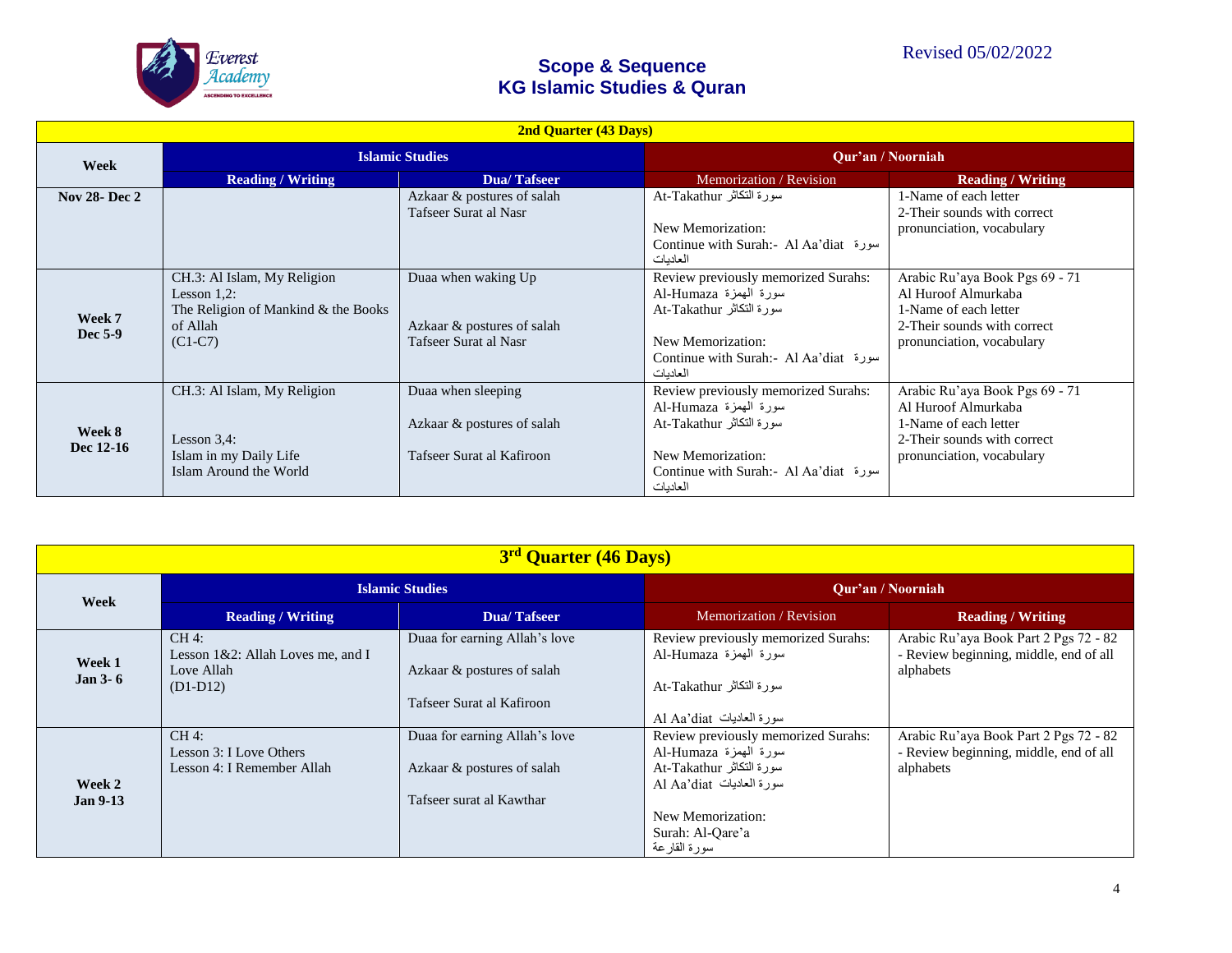

|                               | 3rd Quarter (46 Days)                                                                                                                          |                                                         |                                                                                                                                                                                             |                                                                                                                                                                                                           |  |
|-------------------------------|------------------------------------------------------------------------------------------------------------------------------------------------|---------------------------------------------------------|---------------------------------------------------------------------------------------------------------------------------------------------------------------------------------------------|-----------------------------------------------------------------------------------------------------------------------------------------------------------------------------------------------------------|--|
|                               | <b>Islamic Studies</b>                                                                                                                         |                                                         | Qur'an / Noorniah                                                                                                                                                                           |                                                                                                                                                                                                           |  |
| Week                          | <b>Reading / Writing</b>                                                                                                                       | <b>Dua/Tafseer</b>                                      | Memorization / Revision                                                                                                                                                                     | <b>Reading / Writing</b>                                                                                                                                                                                  |  |
| Week 3<br>$Jan17-20$          | CH 5: Al-Quran, my book<br>Lessons 1: The Holy Book<br>Lesson 2: Knowledge & Guidance<br>$(E1-E12)$                                            | Azkaar & postures of salah<br>Tafseer surat al Kawthar  | Review previously memorized Surahs:<br>سورة الهمزة Al-Humaza<br>سورة النكاثر At-Takathur<br>سورة العاديات Al Aa'diat<br>New Memorization:<br>Continue with Surah: Al-Qare'a<br>سورة القارعة | Arabic Ru'aya Book Part 2 Pgs 83 - 85<br>Combining Huruf Alhijaya with fatha,<br>kasra, damma                                                                                                             |  |
| Week 4<br>Jan 23-27           | CH 5: Al-Quran, my Book<br>Lessons 3: Respecting the Quran<br>Lesson 4: Reading the Quran<br>$(E13-E24)$                                       | Duaa when leaving the house<br>Tafseer Surat al Maaoon  | Review previously memorized Surahs:<br>سورة الهمزة Al-Humaza<br>سورة النكاثر At-Takathur<br>سورة العاديات Al Aa'diat<br>New Memorization:<br>Continue with Surah: Al-Qare'a<br>سورة القارعة | Arabic Ru'aya Book Part 2 Pgs 86 - 104<br>Tadreebat<br>Combining Huruf Alhijaya with fatha,<br>kasra, damma                                                                                               |  |
| Week 5<br><b>Jan 30-Feb 3</b> | CH 5: Al-Quran, my Book<br>Lessons 3: Respecting the Quran<br>Lesson 4: Reading the Quran<br>$(E13-E24)$<br>Feb 1: World Hijab Day Celebration | Duaa when leaving the house<br>Tafseer Surat al Maaoon  | Review previously memorized Surahs:<br>سورة الهمزة Al-Humaza<br>سورة التكاثر At-Takathur<br>سورة العاديات Al Aa'diat<br>New Memorization:<br>Continue with Surah: Al-Qare'a<br>سورة القارعة | Arabic Ru'aya Book Part 2 Pgs 86 - 104<br>Tadreebat<br>Combining Huruf Alhijaya with fatha,<br>kasra, damma                                                                                               |  |
| Week 6<br>Feb 6-10            | CH.6: Muhammad pbuh, My Prophet.<br>Lesson1: Muhammad pbuh as a Child<br>Lesson 2: Muhammad pbuh as a<br>Young Man<br>$(F1 - F12)$             | Duaa when entering the house<br>Tafseer Surat al Maaoon | Review previously memorized Surahs:<br>سورة الهمزة Al-Humaza<br>سورة النكاثر At-Takathur<br>سورة العاديات Al Aa'diat<br>New Memorization:<br>Continue with Surah: Al-Qare'a<br>سورة القارعة | Arabic Ru'aya Book Part 2 Pgs 86 - 104<br>Tadreebat<br>Combining Huruf Alhijaya with fatha,<br>kasra, damma                                                                                               |  |
| Week 7<br>Feb 13--17          | CH.6: Muhammad is My prophet.<br>Lessons 3: Muhammad Meets<br>Jibril<br>Lesson 4: The Messenger of Allah<br>$(F13 - F124)$                     | Duaa when entering the house<br>Tafseer surat Quraish   | Review previously memorized Surahs:<br>سورة الهمزة Al-Humaza<br>سورة التكاثر At-Takathur<br>سورة العاديات Al Aa'diat<br>New Memorization:<br>Continue with Surah: Al-Qare'a<br>سورة القارعة | Arabic Ru'aya Book Pgs 105 - 113<br>Double short vowels - Tanween<br>(Fathatyn, Kasratyn and Dhamatyn)<br>- Identify by names, sounds and format<br>- Reading words with Tanween<br>كُتُبَا كُتُبِ كُتُبً |  |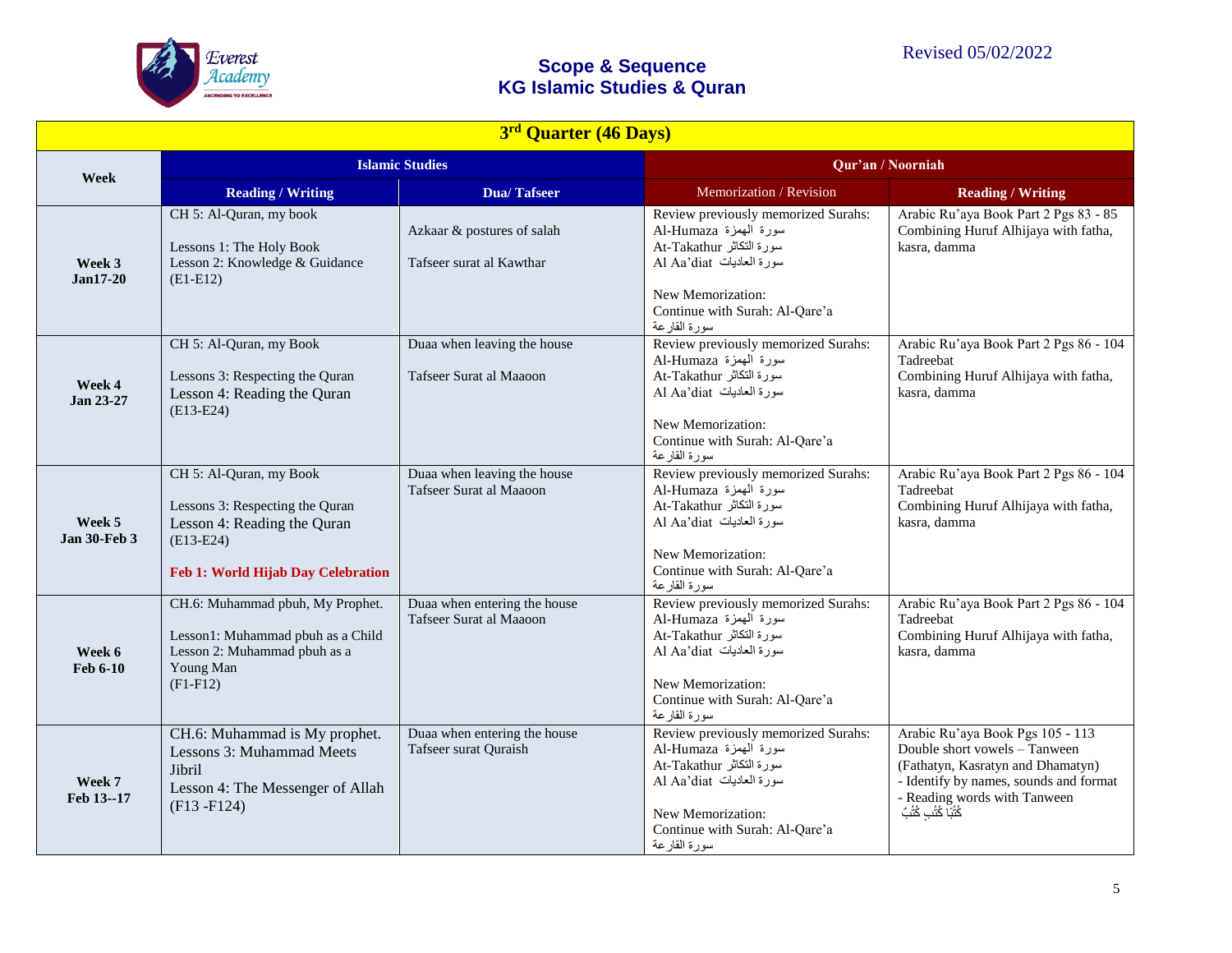

| 3rd Quarter (46 Days)  |                                                                                                                        |                                                                         |                                                                                                                                                                                                            |                                                                                                                                                                                               |  |
|------------------------|------------------------------------------------------------------------------------------------------------------------|-------------------------------------------------------------------------|------------------------------------------------------------------------------------------------------------------------------------------------------------------------------------------------------------|-----------------------------------------------------------------------------------------------------------------------------------------------------------------------------------------------|--|
| Week                   | <b>Islamic Studies</b>                                                                                                 |                                                                         | Qur'an / Noorniah                                                                                                                                                                                          |                                                                                                                                                                                               |  |
|                        | <b>Reading / Writing</b>                                                                                               | Dua/Tafseer                                                             | Memorization / Revision                                                                                                                                                                                    | <b>Reading / Writing</b>                                                                                                                                                                      |  |
| Week 8<br>Feb 21-24    | CH.8/Lesson 1.2<br>As Sahabah, Companions of the<br>Prophet<br>Lesson 1: My Role Model<br>Lesson 2: Abu bakr as Siddeq | Duaa when entering the house<br>Tafseer surat Quraish                   | Review previously memorized Surahs:<br>سورة المهمزة Al-Humaza<br>سورة النكاثر At-Takathur<br>سورة العاديات Al Aa'diat<br>Al-Qare'a القارعة<br>New Memorization:<br>Surah: Zalzala<br>سورة الزلزلة          | Arabic Ru'aya Book Pgs 114 -122<br>Tadreebat- Double short vowels -<br>Tanween (Fathatyn, Kasratyn and<br>Dhamatyn)<br>- Identify by names, sounds and format<br>- Reading words with tanween |  |
| Week 9<br>Feb 27-Mar 3 | CH.8: As Sahabah, Companions of the<br>Prophet<br>Lesson $3 & 4$                                                       | Duaa for parents<br>Azkaar & postures of salah<br>Tafseer Surat al Feel | Review previously memorized Surahs:<br>سورة الهمزة Al-Humaza<br>سورة النكاثر At-Takathur<br>سورة العاديات Al Aa'diat<br>Al-Qare'a القارعة Al-Qare'a<br>New Memorization:<br>Surah: Zalzala<br>سورة الزلزلة | Arabic Ru'aya Book Pgs 114 -122<br>Tadreebat- Double short vowels -<br>Tanween (Fathatyn, Kasratyn and<br>Dhamatyn)<br>- Identify by names, sounds and format<br>- Reading words with tanween |  |
| Week 10<br>Mar 6 -10   | Review & Assessment                                                                                                    | <b>Review all Duaas</b><br>Tafseer Surat al Feel                        |                                                                                                                                                                                                            |                                                                                                                                                                                               |  |

| <b>4th Quarter (46 Days)</b> |                                                                                     |                                                 |                                                                                                                                                                                    |                                                                                                                                             |  |
|------------------------------|-------------------------------------------------------------------------------------|-------------------------------------------------|------------------------------------------------------------------------------------------------------------------------------------------------------------------------------------|---------------------------------------------------------------------------------------------------------------------------------------------|--|
| <b>Week</b>                  | <b>Islamic Studies</b>                                                              |                                                 | <b>Our'an / Nooraniah</b>                                                                                                                                                          |                                                                                                                                             |  |
|                              | <b>Lesson/Topic</b>                                                                 | <b>Dua/Tafseer</b>                              | Memorization / Revision                                                                                                                                                            | Reading Writing                                                                                                                             |  |
| Week 1<br><b>Mar 20-24</b>   | CH.10: Time to Worship and Celebrate<br>Lesson 1: Ramadan, The Month of al<br>Ouran | Duaa for parents<br>Tafseer Surat Humaza        | Review previously memorized Surahs:<br>سورة المهمزة Al-Humaza<br>سورة النكاثر At-Takathur<br>سورة العاديات Al Aa'diat<br>Al-Qare'a القارعة<br>Start Surah: Zalzala<br>سورة الزلزلة | Arabic Ru'aya Book Pgs 123 - 126<br>Tamareen of Double short vowels -<br>Tanween (Fathatyn, Kasratyn and<br>Dhamatyn) for Reading & Writing |  |
| Week 2<br>Mar 27-31          | CH.10: Time to Worship and Celebrate<br>Lesson 1: Ramadan, The Month of al<br>Ouran | Duaa for parents<br><b>Tafseer Surat Humaza</b> | Review previously memorized Surahs:<br>سورة المهمزة Al-Humaza<br>سورة النكاثر At-Takathur<br>سورة العاديات Al Aa'diat<br>Al-Qare'a القارعة                                         | Arabic Ru'aya Book Pgs 127 - 132<br>Lengthening letters "Al-Mududus-<br>Saghirah"<br><b>Small Elongation</b>                                |  |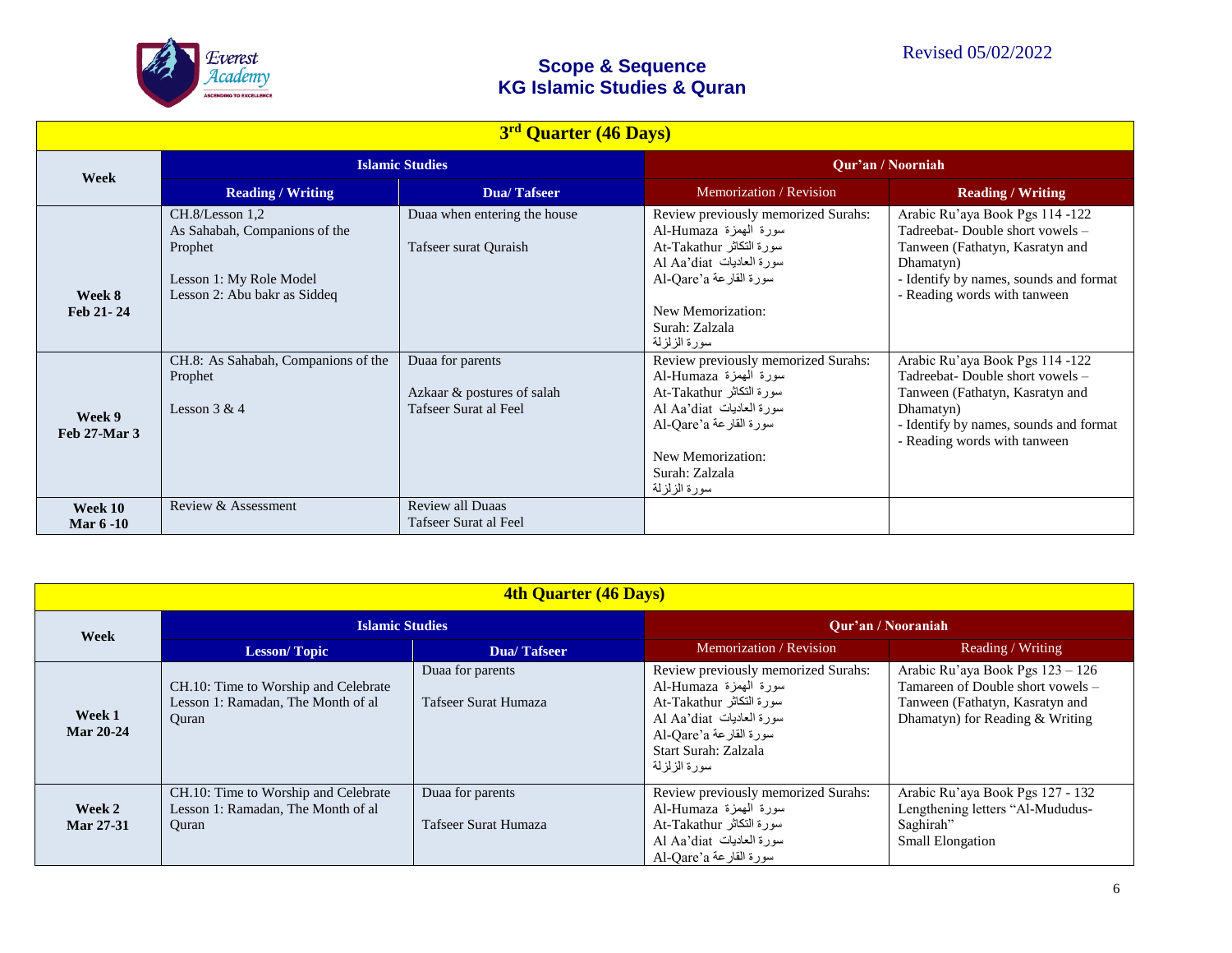

| <b>4th Quarter (46 Days)</b> |                                                                                                          |                                                                        |                                                                                                                                                                                                        |                                                                                                                                                                                                                                                                      |
|------------------------------|----------------------------------------------------------------------------------------------------------|------------------------------------------------------------------------|--------------------------------------------------------------------------------------------------------------------------------------------------------------------------------------------------------|----------------------------------------------------------------------------------------------------------------------------------------------------------------------------------------------------------------------------------------------------------------------|
| <b>Week</b>                  | <b>Islamic Studies</b>                                                                                   |                                                                        | Qur'an / Nooraniah                                                                                                                                                                                     |                                                                                                                                                                                                                                                                      |
|                              | <b>Lesson/Topic</b>                                                                                      | <b>Dua/Tafseer</b>                                                     | Memorization / Revision                                                                                                                                                                                | Reading / Writing                                                                                                                                                                                                                                                    |
|                              |                                                                                                          |                                                                        | New Memorization:<br>Continue Surah: Zalzala<br>سورة الزلزلة                                                                                                                                           | - Al-Hurufe-As Saghirah- Alif, Waw,<br>and Yaa Saghirah<br>- Reading words with Al-Mududus-<br>Saghirah - or Al-Hurufe-As-Saghirah)<br>إِلَىٰ ۗ لَهُ ۚ بِهِٓ                                                                                                         |
| Week 3<br>Apr3-7             | <b>Etiquettes of Eating and Drinking</b>                                                                 | Review duaa before and after eating<br>Tafseer Surat Humaza            | Review previously memorized Surahs:<br>سورة الهمزة Al-Humaza<br>سورة النكاثر At-Takathur<br>سورة العاديات Al Aa'diat<br>Al-Qare'a القارعة<br>New Memorization:<br>Surah: Zalzala<br>سورة الزلزلة       | Arabic Ru'aya Book Pgs 127 - 132<br>Lengthening letters "Al-Mududus-<br>Saghirah"<br>Small Elongation<br>- Al-Hurufe-As Saghirah- Alif, Waw,<br>and Yaa Saghirah<br>- Reading words with Al-Mududus-<br>Saghirah - or Al-Hurufe-As-Saghirah)<br>إِلَىٰ , لَهُ , بِهِ |
| Week 4<br>Apr 10-13          | CH.10: Time to Worship and Celebrate<br>Lesson 2: I celebrate Eid al Fitr                                | Review duaa before and after eating<br>Tafseer Surat al Asr            | Review previously memorized Surahs:<br>سورة الهمزة Al-Humaza<br>سورة النكاثر At-Takathur<br>سورة العاديات Al Aa'diat<br>Al-Qare'a القارعة<br>New Memorization:<br>Start Surah: Zalzala<br>سورة الزلزلة | Arabic Ru'aya Book Pgs 135 - 139<br>Natural Elongation (Al-Madut-Tabi'ee)<br>Alif Sookoon, Waw Sookoon and Yaa<br>Sookoon)<br>-identify by names, sounds and format<br>- Reading words with (Al-Madut-<br>إذًا<br>Tabi'ee)<br>ڤُلُوبٌ جيدِهَا                        |
| Week 5<br>Apr 24-28          | CH.7: al Anbiya, My Prophets<br>Lesson 1: Prophets of the Quran<br>Lesson 2: Prophet Nuh AS<br>$(G1-G5)$ | Duaa for parents<br>Azkaar & postures of salah<br>Tafseer Surat al Asr | Review previously memorized Surahs:<br>سورة الهمزة Al-Humaza<br>سورة النكاثر At-Takathur<br>سورة العاديات Al Aa'diat<br>Al-Qare'a القارعة<br>New Memorization:<br>Surah: Zalzala<br>سورة الزلزلة       | Arabic Ru'aya Book Pgs<br>$140 - 151$<br>Natural Elongation (Al-Madut-Tabi'ee)<br>Alif Sookoon, Waw Sookoon and Yaa<br>Sookoon)<br>-identify by names, sounds and format<br>- Reading words with (Al-Madut-<br>قُلُوبٌ جيدِهَا<br>إذًا<br>Tabi'ee)                   |
| Week 6<br><b>May 1-5</b>     | CH.7: al Anbiya, My Prophets<br>Lesson 3:<br>Prophet Yunus AS<br>$(G5-G9)$                               | Duaa for parents<br>Tafseer Surat al Asr                               | Review previously memorized Surahs:<br>سورة الهمزة Al-Humaza<br>سورة النكاثر At-Takathur<br>سورة العاديات Al Aa'diat<br>Al-Qare'a القارعة<br>New Memorization:<br>Surah: Zalzala<br>سورة الزلزلة       | Arabic Ru'aya Book Pgs 152 - 159<br>- Soft Elongation Madul-Leen Waw and<br>Yaa Sookoon come after a letter with<br>Fatha)<br>-Identify by names, sounds and format<br>- Reading words with Madul-Leen<br>خَوَّفٍ<br>ڤُرَيِّشِ                                       |